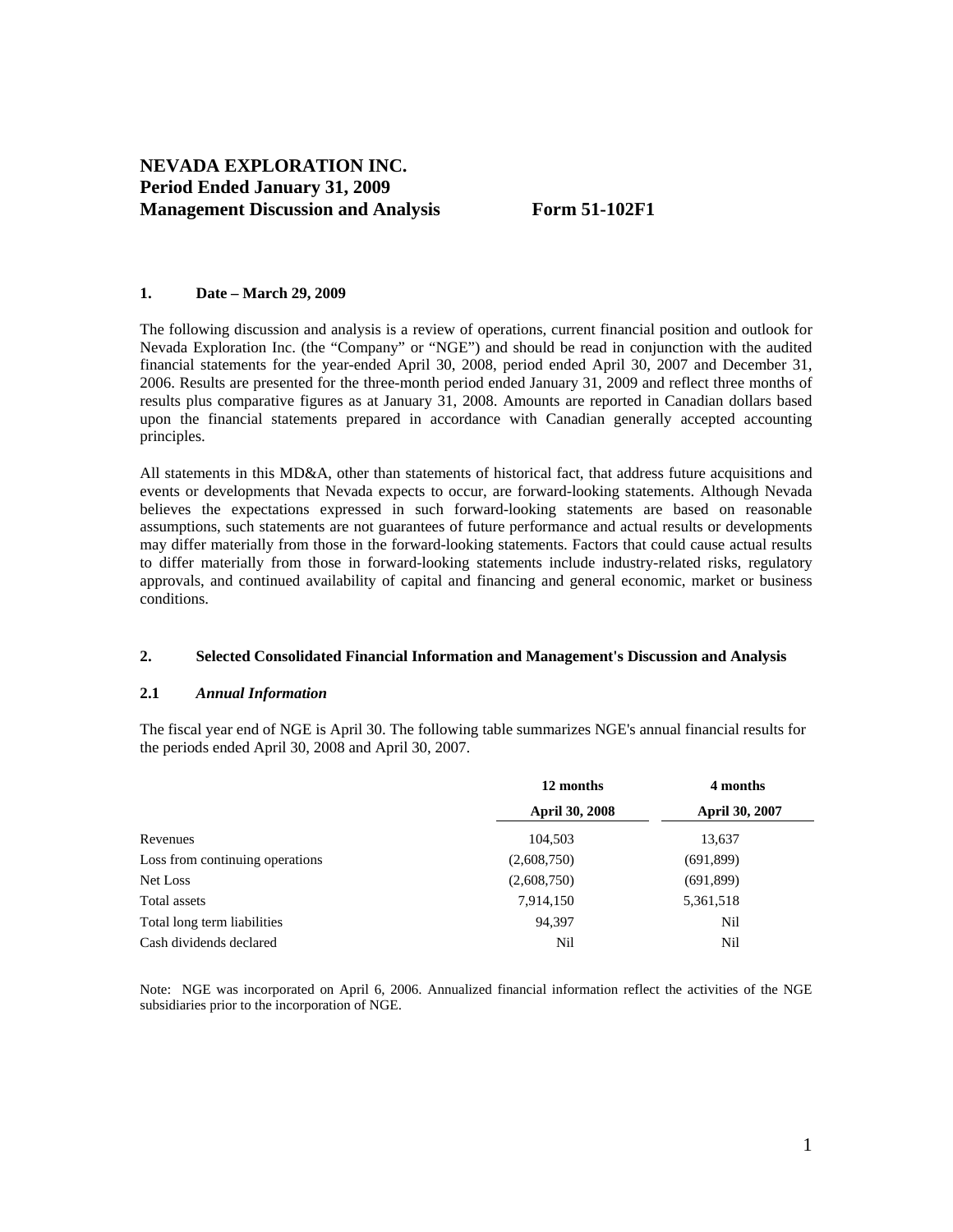## **2.2** *Management's Discussion and Analysis*

This management's discussion and analysis ("**MD&A**") provides analysis of NGE's financial results for the three-month period ended January 31, 2009 and the three–month period ended January 31, 2008. The following information should be read in conjunction with the audited consolidated financial statements of NGE for the fiscal period ended April 30, 2008 (and the notes thereto).

## *Overview*

The primary business of NGE is gold exploration focused in the gravel-covered areas of Nevada. When groundwater flows near a concealed gold deposit it retains a unique kind of chemical 'memory' or 'fingerprint' of such an encounter and creates a unique kind of water chemical 'scent'. NGE uses an innovative proprietary groundwater technology to identify and follow the scent back up-stream to its goldbearing bedrock source. NGE then applies conventional exploration techniques to further define and then drill the potential new bedrock source of gold to make a discovery. The use of groundwater chemistry allows the early identification of high quality exploration properties that can be joint ventured for a considerable increase in value over the cost of discovery.

Since May 31, 2006 to January 31, 2009 NGE has raised approximately \$10,900,000. NGE began trading on the TSX-V on March 5, 2007. Of the total money raised approximately 80% of the money raised has gone directly to exploration expenses including; Reno Office, Management and Staff Salaries, Equipment, Environmental Bonding, Groundwater Sampling, Land Acquisition and Maintenance, Soil Sampling, Geophysical Surveying, and RC Drilling while the balance was spent to cover the costs of going public and to cover Toronto head office overhead expenses including: Office, Board of Directors Fees, Audit, Legal and Accounting, Keyman Insurance, Directors and Officers Insurance, TSX Filing Fees, Investor Relations, Travel & Meals, Bank Charges, Interest, Exchange Rate Fees.

Throughout November, December 2008 and January 2009, NGE continued to advance its innovative groundwater sampling program, by collating, analyzing and reducing data acquired prior to November 2008 including water and soil sampling, geophysics surveys (gravity from 2008, air magnetics from 2008 and seismic from 2007) and RC drilling from 2005 & 2008. NGE completed its analysis and data reduction for Fletcher Junction and reported results on Dec. 18, 2008 (see News Release, "Nevada Exploration Demonstrates Value Of Groundwater Chemistry With Discovery Of Gold-Bearing Hydrothermal System At Fletcher Junction"). On February 23, 2009 results were reported for the work completed at Bull Creek (see News Release, "Nevada Exploration Inc. Uses Water Chemistry at Bull Creek to Discover Another Previously Unknown Hydrothermal System"). On February 27, 2009 NGE held its Annual General Meeting of shareholders where shareholders overwhelmingly approved management's recommendations (see News Release, "Nevada Exploration Shareholders Approve Change of Board of Directors"). A News Release summarizing the work completed to date at Hot Pot is expected during the week ending April 3, 2009. Data continues to be reduced for the Awakening project and results will be released as they become available. Seven properties remain to be drilled.

To continue prospect identification, land acquisition, target delineation and further concept drilling, NGE requires additional financing. NGE is actively looking at ways to advance its exploration program while balancing both shareholder risk and dilution in an environment of financial uncertainty. NGE is committed to the continued development of its leading-edge groundwater chemistry exploration program. To preserve capital, NGE has stopped all drilling, minimized field and office staff, and reduced management salaries. NGE has paid all major land holding payments until September 1, 2009 and all accounts payable are current.

NGE has begun discussions with interested joint venture and royalty partners, and is also considering a small equity financing to advance NGE's current portfolio of high quality gold exploration projects. NGE controls a unique, proprietary water chemistry database that has direct application for the exploration of commodities other than gold. In recent years there has been a resurgence of interest in geothermal exploration in Nevada. NGE management recognizes that it has a unique opportunity to augment and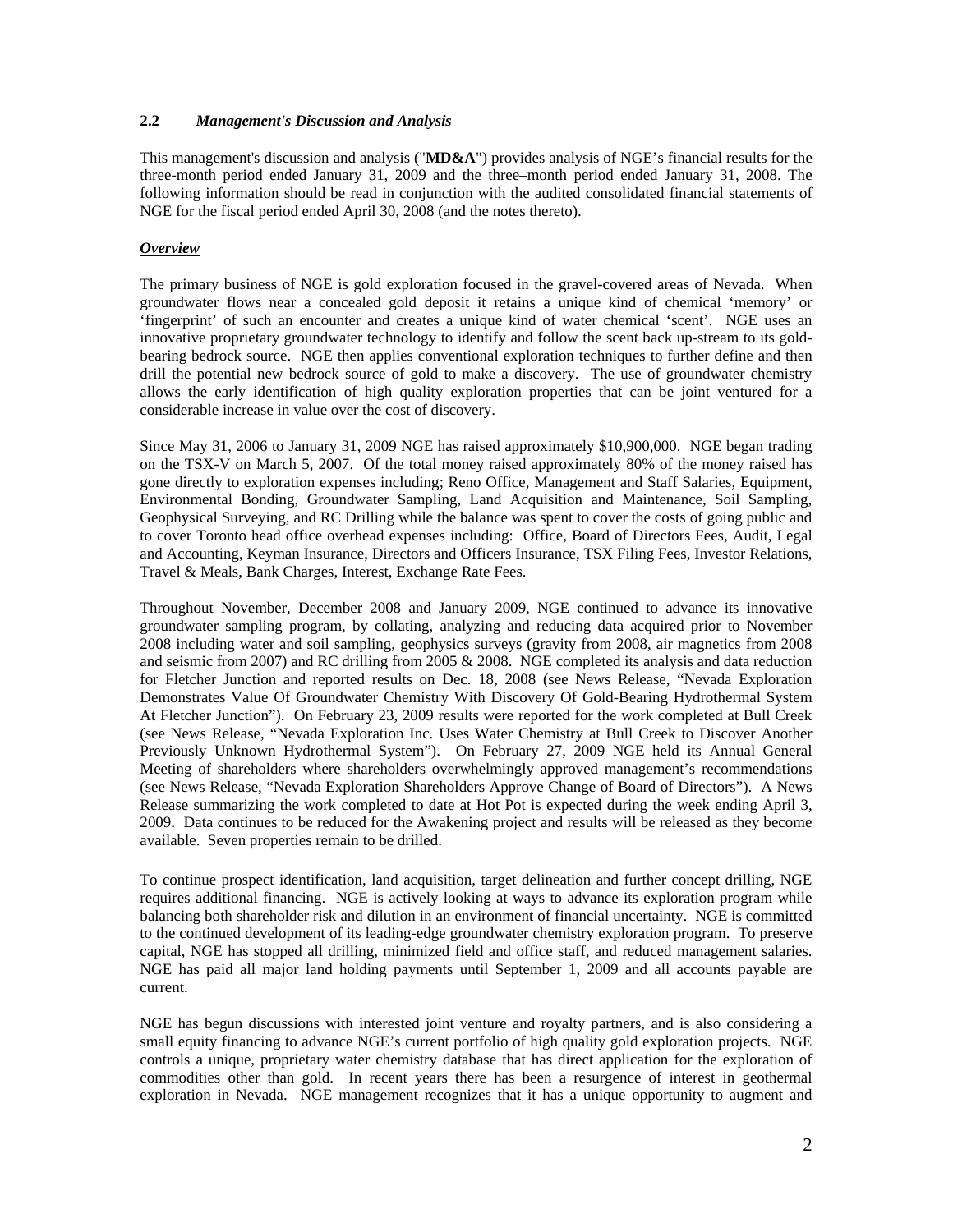expand its water chemistry database through a joint venture with geothermal interests, to continue water sampling. The same water sample that has potential to discover a gold deposit also has the potential to discover a new geothermal resource in a covered Nevada setting.

*Land Acquisition and Maintenance* – The cost of land acquisition and yearly holding fees (due September 1st each year) requires careful risk management to insure that only land with the highest exploration potential continues to be held. When results from groundwater sampling, soil sampling, seismic, gravity, air magnetic surveys and RC drilling indicate that certain lands are no longer worth holding, claims are dropped. Conversely, when results indicate that certain other lands are worth acquiring, claims are added. These subtractions and additions resulted in a net decrease of 10% (300 claims) from 2007. Claims were dropped from the Fletcher Junction, Bull Creek, KC and JU projects. At the same time, land holdings were increased by 60% at Awakening and WM. NGE now controls approximately 217 sq-km (84 sq-mi) of mineral rights in Nevada on 11 separate properties, largely through wholly-owned unpatented mining claims staked on BLM land.

|                | <b>Project Name</b>      | No. Claims / No. Private Hectares | Total Km <sup>2</sup> |
|----------------|--------------------------|-----------------------------------|-----------------------|
|                | <b>Fletcher Junction</b> | 168 claims / 0 hectares           | 13.6                  |
| $\mathfrak{D}$ | Hot Pot                  | 6 claims / 880 hectares           | 9.3                   |
| 3              | <b>Bull Creek</b>        | 271 claims / 0 hectares           | 21.9                  |
| 4              | Awakening                | 426 claims / 0 hectares           | 34.5                  |
| 5              | <b>SP</b>                | 197 claims / 940 hectares         | 25.3                  |
| 6              | WМ                       | 90 claims / 0 hectares            | 7.3                   |
| 7              | KC.                      | 581 claims / 0 hectares           | 47.0                  |
| 8              | <b>RP</b>                | 169 claims / 80 hectares          | 14.5                  |
| 9              | DU                       | 78 claims / 0 hectares            | 6.3                   |
| 10             | WF                       | 273 claims / 0 hectares           | 22.1                  |
| 11             | ЛU                       | 192 claims / 0 hectares           | 15.5                  |
|                | <b>Totals</b>            | 2,451 claims / 1,900 hectares     | $217.3 \text{ km}^2$  |

The Company has a 100% interest in the following properties:

Fletcher Junction and Hot Pot both carry a 1.25% NSR to Royal Gold Inc. and Hot Pot carries an additional 3.0% NSR to a private land holder. Since January 31, 2009 the Company has entered into a mineral lease at Awakening on a small group of claims that carries a 3.00% NSR and multi-party leases on small parcels of private land on the SP and RP properties that carry 2.0% NSR's. All BLM land holding costs have been paid through August 31, 2009. A total of \$400,000 will be due on September 1, 2009 to hold all claims on BLM land and to maintain all lease agreements.

*Risk Management Strategy* - NGE manages exploration risk by focusing exploration resources in specific, planned stages on each property. If the results from one stage are positive, then exploration funds are expended on the next stage. Most importantly, if at any stage the results are negative, then the property is dropped from further consideration. NGE's staged exploration greatly increases the odds of success by managing risk and assuring that good results move aggressively through the exploration pipeline; exploration resources are continually focused in the best places. Results for each of the following stages must be positive for NGE to continue to maintain a property position in its exploration portfolio:

- Proprietary reconnaissance water sampling of existing springs and water wells is used to first identify areas of higher-than-normal gold and trace-element water chemistry.
- Follow-up water sampling is then designed to confirm and define the area of higher-than-normal or 'anomalous' water chemistry.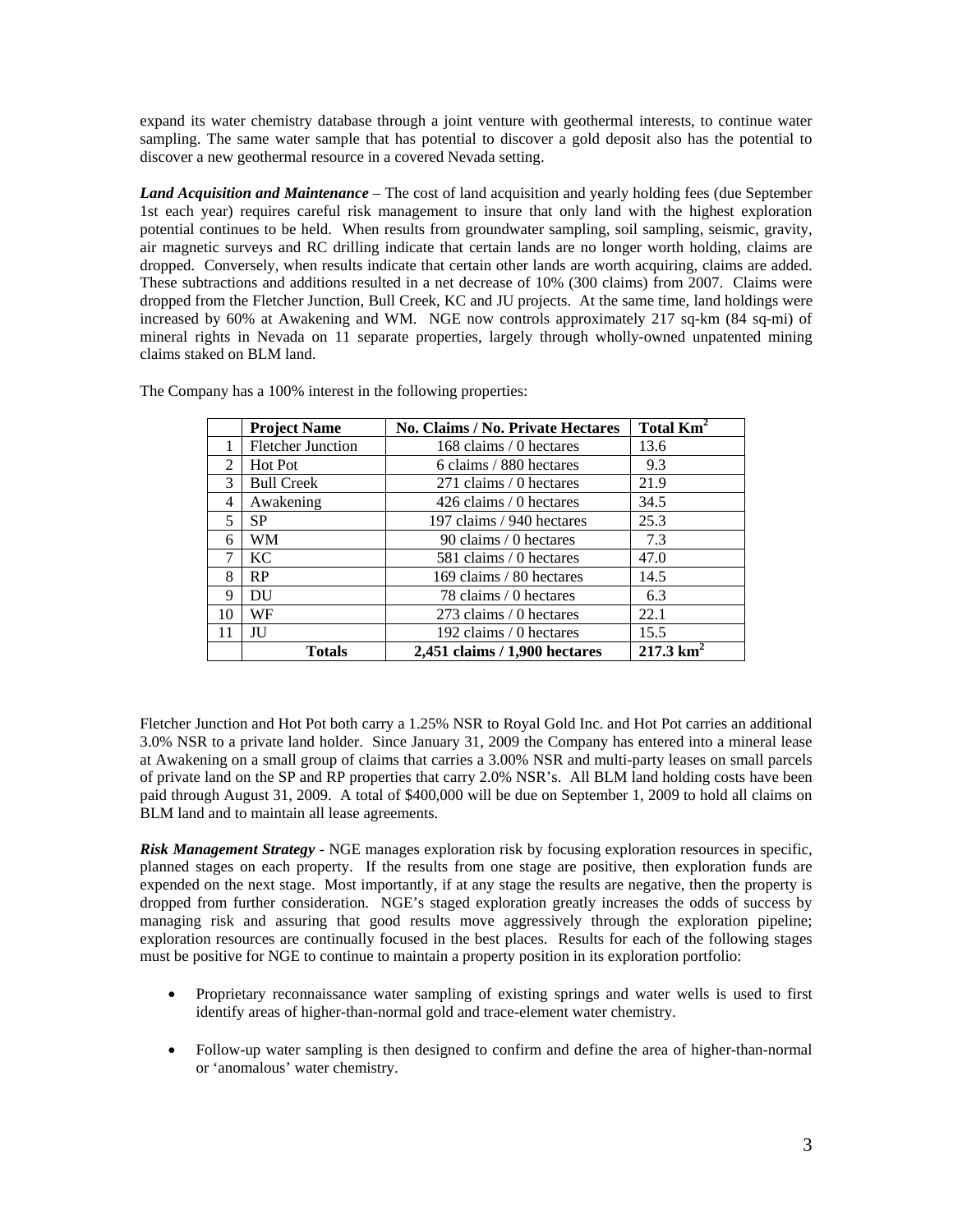These first steps are extremely important: they assure that all subsequent exploration expenditures are efficiently focused in areas large enough to contain significant new gold mineralization. NGE is the only exploration company in Nevada to consistently apply water sampling to verify the presence of gold in concealed geologic environments before committing significant additional exploration funds to otherwise essentially 'blind' or 'covered' exploration settings. When NGE identifies and verifies gold and traceelement concentrations in groundwater greater than certain specific amounts ('anomalous'), in more than one sample and over a large area, the inference is that as any scent becomes stronger closer to its source, the bedrock source of the gold and trace-elements in the water is: (1) relatively nearby, (2) relatively shallow, (3) 'oxidized' or relatively easy to mine and concentrate, and (4) relatively large.

Once NGE has identified a prospective exploration target using initial groundwater sampling, NGE advances the target through the following exploration stages:

- NGE first uses direct-push drilling technology to further delineate the area of unusual water chemistry. Proprietary hydroprobe sampling techniques allow NGE to place sample holes in a regular manner between existing springs and water wells to develop the water chemistry 'fingerprint' of the target property. This stage requires permitting with the BLM and the filing of a reclamation bond to assure that any environmental disturbance will be properly reclaimed.
- NGE acquires the mineral rights covering the area of further exploration interest to assure that NGE will own the rights to any gold deposit that might be discovered. If the area of exploration interest is on BLM land, mineral claims are located, staked, filed and maintained with the county and federal authorities. If the area of interest lies on private land, NGE completes a title search to verify mineral title ownership, then negotiates a mineral agreement with the owner to provide NGE with sufficient ownership to justify the risk of continued exploration.
- NGE completes detailed soil sampling across the area of unusual water chemistry to detect the possible vertical migration of gold and trace-elements from the underlying bedrock into the soils above, which is used to further focus RC drilling.
- NGE uses detailed gravity geophysics to provide valuable information about the depth to bedrock across the property. Furthermore, gravity data can suggest areas of strong changes in the relief of the underlying bedrock, which can be indicative of underlying fault zones that often control the location of gold deposits.
- NGE uses detailed air magnetic geophysics to provide information on the types of rocks, fault zones and hydrothermal alteration that accompany potential large gold deposits.
- NGE uses seismic geophysics where appropriate to identify deep-seated, steeply-dipping fault zones that can be projected into the near surface environment. Major, high-angle structures are important since they provide a potential conduit or 'plumbing' system for potential gold-bearing, hydrothermal fluids rising from depth to access near-surface areas where gold may be finally deposited from solution to form a gold ore body.
- On properties that successfully pass through all the above exploration stages, NGE uses Reverse Circulation (RC) drilling to test for: (1) shallow bedrock  $\ll 1,000$ ft beneath the surface), (2) bedrock that has been altered by hot water (hydrothermal fluids), (3) concentrations of gold and associated trace-elements in higher-than-normal (anomalous) amounts in bedrock, (4) over an area

NGE has completed the data reduction of exploration work on Fletcher Junction, Bull Creek and Hot Pot and the data for Awakening are actively being reduced. Results received to date confirm that NGE's water chemistry exploration program has identified new areas of potential gold mineralization that justify additional exploration expenditures.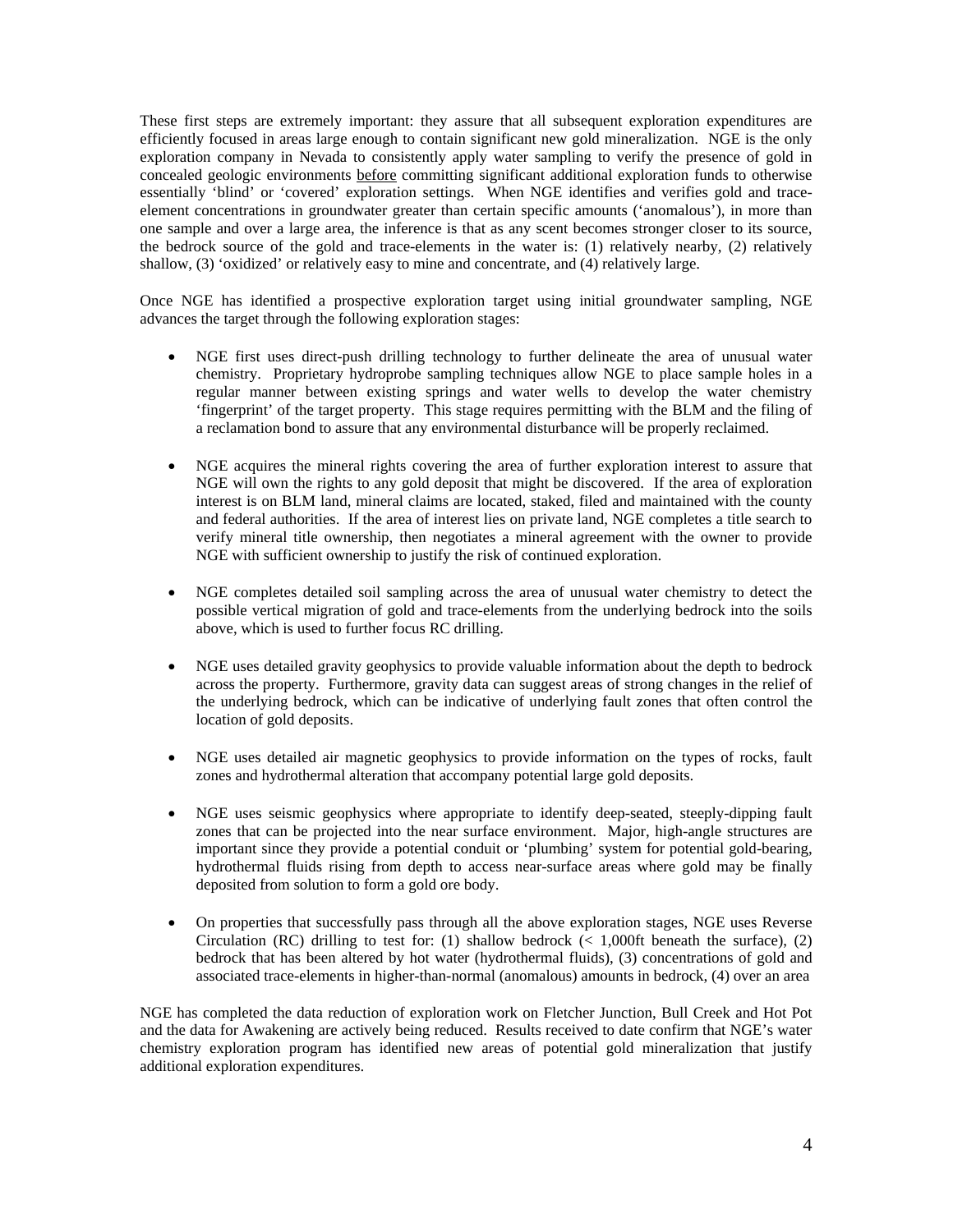*Fletcher Junction* – On December 18, 2008, NGE announced completion of phase I RC drill testing of its Fletcher Junction property and presented detailed results demonstrating how NGE used groundwater chemistry to discover a new, gold-bearing hydrothermal system in a covered bedrock setting. All nine wide-spaced drill holes completed to target depth encountered altered bedrock containing anomalous gold and gold-associated trace elements. NGE management believes the first phase drilling results at Fletcher Junction justify a larger, phase II drilling program specifically designed to test the vertical fault zones believed to contain ore-grade gold mineralization that source the anomalous gold in groundwater, alluvium, quartz-boulders and bedrock at Fletcher Junction. These results add value to NGE's ten other projects identified using the same groundwater chemistry exploration technology and establish NGE as a source of quality exploration projects for potential Joint Venture partners.

*Bull Creek* - On February 23, 2009, NGE announced completion of data reduction for its Phase I drill program at Bull Creek. The initial identification of anomalous groundwater chemistry at Bull Creek resulted in a successful Concept Test: the discovery of a large area of hydrothermally-altered, shallow bedrock containing geochemically anomalous gold and gold-associated trace elements. NGE believes that additional drilling is warranted based upon the increase in alteration intensity and geochemically anomalous trace-elements seen in drill holes moving from west to east across the eastern half of the property. These results are significant in that they further demonstrate that groundwater chemistry can be used to efficiently and effectively reduce large sand- and gravel-covered valley basins to much smaller areas having a high potential for the discovery of new, gold-bearing hydrothermal systems for more focused exploration.

*Hot Pot* – During the week ending April 3, 2009 NGE will announce results of exploration work completed at Hot Pot. The widely-distributed, highly anomalous gold in groundwater identified at Hot Pot, supported by seismic and gravity geophysics suggests that higher values for gold in bedrock than have been discovered to date may still be located nearby. Drilling to date has been wide-spaced and could have easily missed the type of high-angle fault zones that control significant amounts of known gold mineralization elsewhere in the region. The next step is more closely-spaced, shallow, vertical drill holes and/or deeper, angle holes targeted to intersect steeply-dipping, potentially ore-bearing fault zones and favorable potential host rock units.

*Awakening* - On August 18, 2008, NGE announced commencement of phase I RC drilling at its Awakening property. Five holes were drilled, but none were completed to target depth. Drilling has been suspended due to difficult ground conditions pending the availability of different drilling equipment. Analytical results for all drill holes, combined with surface sampling and geophysical results are currently being reduced and will be released as completed.

*Seven Additional Properties* – Detailed groundwater sampling has been completed on all seven properties. Detailed gravity geophysics has been completed on three and is pending on four. Detailed air magnetic geophysics has been completed on four properties and is pending on three. Detailed soil sampling has been completed on three and is pending on four. Results on each are encouraging and justify additional exploration expenditures.

*Additional Groundwater Anomalies* – More than twenty additional specific property areas reporting higher-than-normal reconnaissance groundwater chemistry for gold and related trace elements have been identified and remain to be evaluated. Many additional sand- & gravel-covered areas remain to be reconnaissance sampled.

*Current Market Conditions* – During 2007 and 2008, investment in exploration, development and mining activities in Nevada increased dramatically. This activity created an economic environment where increased demand for experienced drillers and drilling equipment resulted in substantially increased costs for drilling contracts. Drilling crews lacking experience with the variable ground conditions encountered during drilling, the spike in the cost of diesel fuel and increased labor costs due to long hours of overtime further added to unexpected and highly variable exploration costs. In addition, analytical laboratories had difficulty in dealing with the surge in exploration activity and analytical results were delayed throughout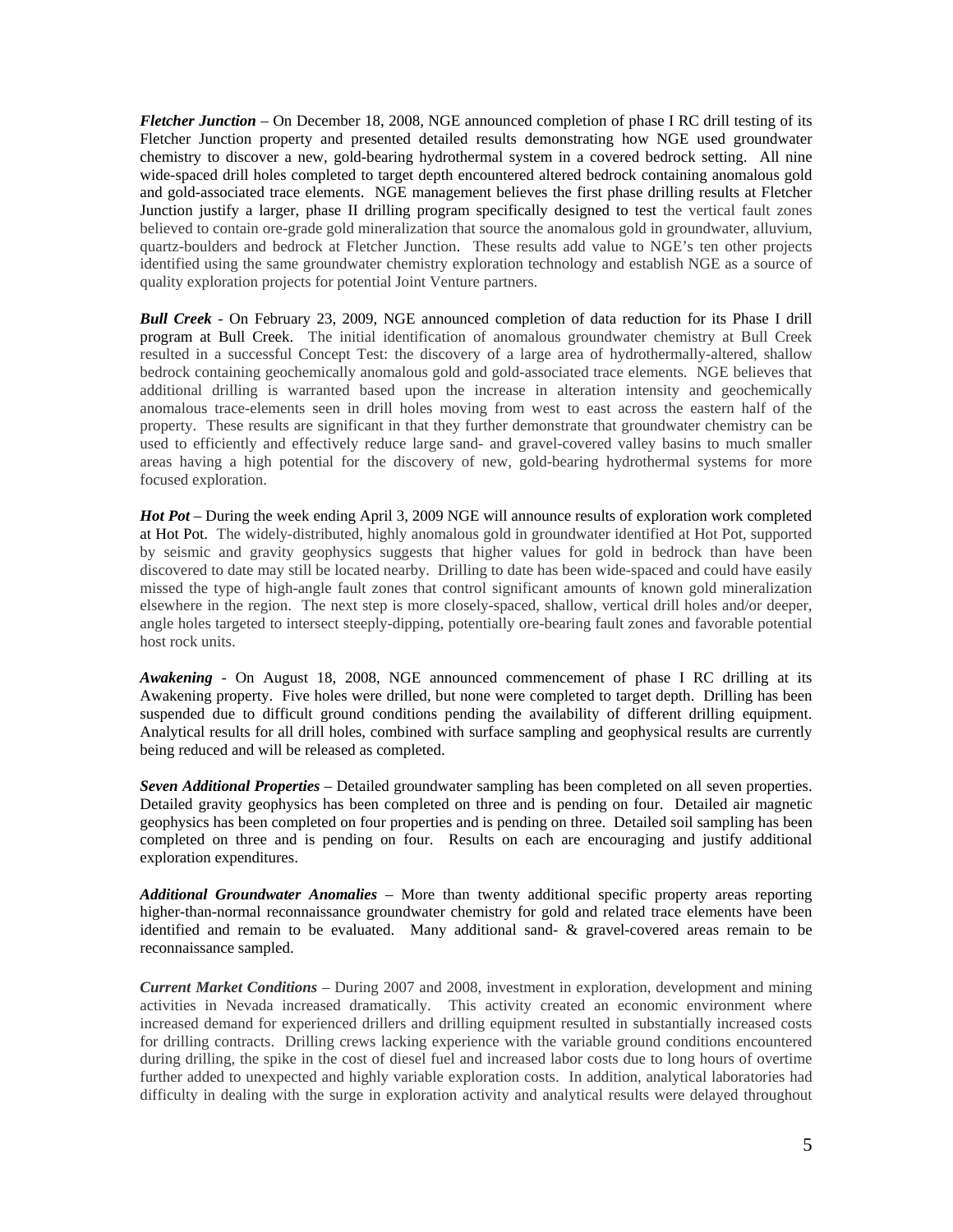the industry. In spite of the challenging market environment, NGE has acquired mineral rights on eleven properties; completed water sampling, soil sampling, geophysical surveying, permitting and bonding on eight properties; completed initial concept drilling at two properties and started drilling at two more - all with encouraging results. To continue prospect identification, land acquisition, target delineation and further concept drilling, NGE requires additional financing.

Through the changing market conditions, management has remained committed to a thorough and careful review of all mineral ownership and geotechnical data. Very positive results from soil sampling, detailed gravity and air magnetic surveys over one project resulted in a decision to extend the same coverage to all properties and add value incrementally to each, rather than focus solely on drilling water chemistry anomalies alone. Positive visual results from early drill holes and the expectation that drilling problems were being solved led to a decision to increase permitting activity to be sure that permitting delays did not become yet another challenge. Additional holes were added at Bull Creek based upon encouraging visual results. Confirmation from initial analytical results at Fletcher Junction that water chemistry was indeed identifying new, untested gold-bearing geologic environments in covered bedrock settings encouraged management to acquire an eleventh property position. Finally, in an effort to solve recurring drilling problems and bring costs under control, management decided to purchase its own specialized RC drilling equipment. All of these decisions were made with the expectation that positive results justified an aggressive positioning of resources to take full advantage of a successful proof-of-concept with the expectation that additional funding at reasonable costs would be available based upon continuing positive results.

The exploration industry changed dramatically in September, 2008, when share prices for all Nevadafocused, exploration companies plummeted as fund managers liquidated share positions to preserve cash during unprecedented changes in the financial markets. NGE management was advised that further capital resources for exploration will be extremely scarce into the foreseeable future. In response, management did not hesitate to respond to the new challenge by preserving capital to assure survival of the exploration concept and acquired property positions. All drilling activity has stopped; all water sampling and drilling equipment has been serviced, re-supplied and stands ready for re-start as conditions improve; all BLM land payments have been made through September 1, 2009; all accounts payable have been paid; field and office staff have been minimized and management salaries reduced. The reduction in exploration activities has allowed the analytical results to catch up with drilling to ensure continuous improvement of drill hole targeting. In addition, internal systems including accounting, budgeting, data management and human resource are being reviewed to lower costs and further increase productivity. With additional funding, NGE is well positioned to continue its exploration program with improved efficiency and without delay.

*Future Expectations* - Results to date have been encouraging and Management believes that NGE has created significant value with its water chemistry exploration program and eleven properties. However, given the prevailing market conditions, it is prudent for NGE to reevaluate its strategy of using NGE funds to complete drilling at its properties. NGE has begun discussions with interested royalty and joint venture partners, and is also considering a small equity financing. NGE also recognizes that it would be prudent to develop a joint venture with geothermal interests to continue the expansion of NGE's proprietary groundwater chemistry database coverage. The same water sample that has potential to discover a gold deposit also has the potential to discover a new geothermal resource in a covered Nevada setting.

To continue to advance its exploration strategy, NGE will need to access additional capital in a difficult funding environment. To be sure, uncertainties overhanging the recent changes in the political and financial environment all increase the risk to any continued investment in exploration. However, the demand for gold remains strong and NGE's results to date suggest that NGE and its water chemistry exploration program are perhaps better positioned than others to lead the way to the next series of discoveries in Nevada.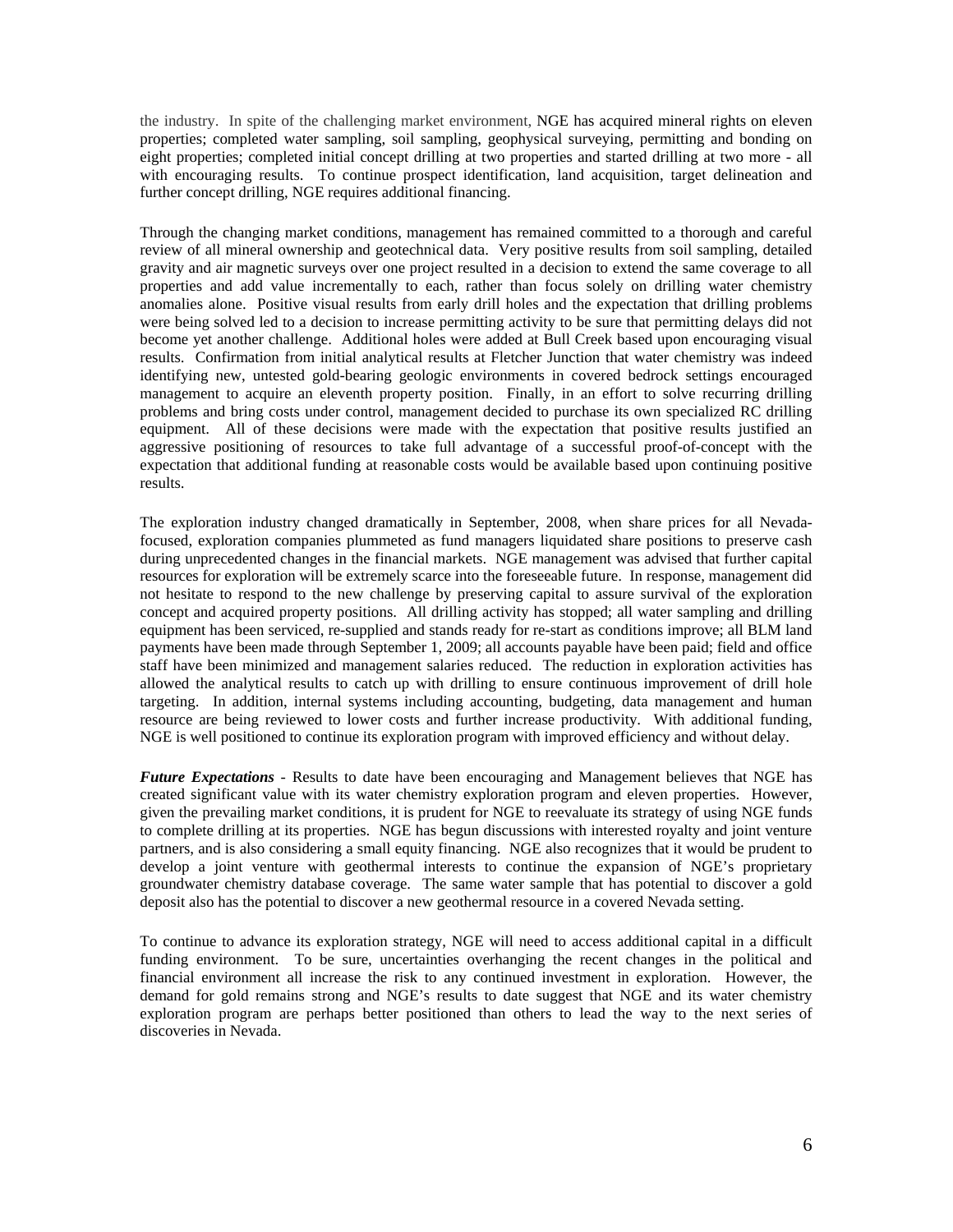# *Summary of Quarterly results*

The following table sets out selected unaudited financial information, presented in Canadian dollars and prepared in accordance with generally accepted accounting principles in Canada, for each of the last eight quarters ended January 31, 2009. The information contained herein is drawn from interim financial statements of the Company for each of the aforementioned eight quarters.

| Year                   | 2009              | 2008       | 2008      | 2008      |
|------------------------|-------------------|------------|-----------|-----------|
| Ending                 | <b>January 31</b> | October 31 | July 31   | April 30  |
| Revenue                |                   | 23,036     | 4,533     | 99,824    |
| <b>Working Capital</b> | 307,729           | 400,536    | 1,401,806 | 2,742,917 |
| Expenses               | 465,495           | 855,707    | 573,602   | 1,069,462 |
| Net Loss               | (465, 495)        | (832,671)  | (569,069) | (969,638) |
| Net Loss (per Share)   | (0.008)           | (0.01)     | (0.01)    | (0.01)    |

| Year                   | 2008              | 2007       | 2007       | 2007       |
|------------------------|-------------------|------------|------------|------------|
| <b>Ending</b>          | <b>January 31</b> | October 31 | July 31    | April 30   |
| Revenue                |                   | 3,642      | 1,037      | 3,516      |
| <b>Working Capital</b> | 2,637,733         | 2,879,032  | 3,060,914  | 3,580,269  |
| Expenses               | 579,798           | 566,821    | 497,122    | 490,501    |
| Net Loss               | (579, 798)        | (563, 179) | (496, 135) | (486, 985) |
| Net Loss (per Share)   | (0.01)            | (0.01)     | (0.01)     | (0.02)     |

## *Results of Operations*

## Revenue

NGE has not generated any significant revenues in its past fiscal years with the exception of some interest income earned on investments placed with financial institutions for guaranteed certificates. The Company continues to expend its resources searching for properties that may contain results allowing the Company to setup mining operations and extract enough gold to be profitable. NGE has reduced its spending on the properties it holds rights to and will increase its efforts for additional funding.

## Operating Expenses

In the period ended January 31, 2009, NGE's general and administrative expenses decreased by \$279,698 over January 31, 2008. NGE has implemented Significant decreases have incurred in salaries, office, travel and professional fees. One of the largest single costs was for stock grants to consultants, directors and employees in the period. The total stock-based expense was \$225,990, while in 2008 this amount was \$205,251. This increase was driven by grants to consultants, directors and employees during the year. Salaries have decreased from \$93,539 in 2008 to \$(25,165) in 2009. In the three month period ended January 31, 2009 the Company had just 3 employees in total as the Company has reduced its staff to just management. The reduction in staffing levels was the Company's reaction to severity of the downturn in the economy which made it even tougher for the Company to find capital to fund exploration further.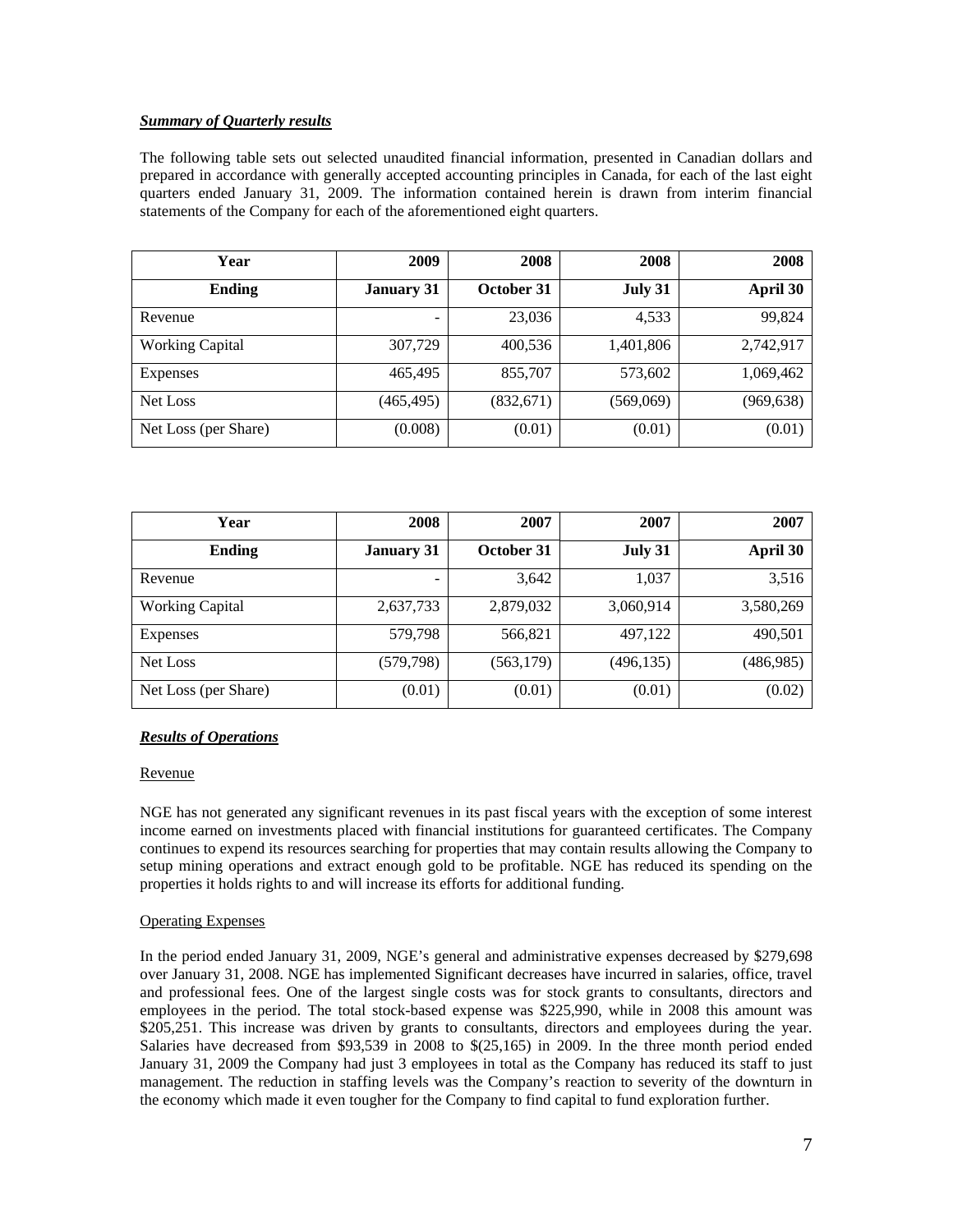The Company is has 3 employees as of January 31, 2009 with no salaries being paid out at this time. Rent costs increased in the 2009 period as the Company moved location in December 2007 to an office with over 8000 sq. ft of space as the Company was growing rapidly. However, the Company has recognized the need to preserve cash due to the problematic economy and to that end is actively looking to rent out part of its premises or reduce the office space to help reduce its rental costs even further. Office expense has dropped dramatically as the Company has scaled down all of its operations down to just the necessary levels to operate the Company. Professional fees, consulting and investor relations costs decreased by \$78,361. Legal fees have decreased significantly from \$60,683 in 2008 down to \$13,945 in the three month period ended January 31, 2009. Investor relations costs amounted to \$Nil (\$33,497 – 2008), the Company has scaled back its investor relation costs in response to the downturn in the economy. Insurance costs, including D&O insurance (Director's and Officers) have risen by \$32,763 over 2008. Total insurance costs including D&O, liability and property and equipment amounted to \$17,644 in the three month period ending January 31, 2009 (\$15,502 – 2008). The Company has gone line by line through its expenses and reduced or even cut entirely expenses that have been deem unnecessary at this time. NGE's goal is to preserve as much cash as possible while looking to raise capital to further its exploration program.

#### Amortization

Amortization costs were \$36,284 for the period ended January 31, 2009, compared to \$32,738 for the three month period ended January 31, 2008. The increase in amortization results from an increased asset base that was acquired in previous years plus new purchases during the 2009 year.

#### **Assets**

Total assets have increased from \$5,996,196 as at January 31, 2008 to \$6,604,178 as at January 31, 2009. This increase in assets of \$607,982 is a result of the decrease in cash on hand due to the intense drilling program carried out in the current year and the Company's policy of capitalizing costs associated with exploration of its property portfolio. Cash and term deposits amounted to \$3,159,856 at January 31, 2008 while cash at January 31, 2009 is down to \$81,266. The decrease in cash is a result of 9 months of drilling by the Company compared to only 3 months for the period ended January 31, 2008. NGE has increased its mineral property holdings from \$2,178,651 in January 31, 2008 to \$5,419,155 at January 31, 2009. This increase is solely due to the fact that the Company has been working on its Phase 1 drill program for nine months in the current fiscal year whereas in the prior fiscal year drilling had only started in November 2007 because in that year the Company was focused on target generation which is not as costly as the drilling program. NGE has eleven (11) properties in its land portfolio and has now completed Phase 1 drilling on 3, and just began Phase 1 drilling on a fourth. Equipment has increased at January 31, 2009 to \$650,051 net book value compared to \$483,711 for January 31, 2008. The company has purchased a drill rig of its own to aid in its exploration program and this rig is valued at \$250,000 US, other minor equipment has been added as well. Deposits for land reclamation also add to the Company's asset base. These deposits (bonds) are required by the U.S Bureau of Land Management (BLM) to ensure that post-drilling reclamation or clean-up work on NGE's properties will be completed to the satisfaction of the BLM. NGE has completed all required reclamation work to date, including dirt-work and seeding, and has to wait for vegetation to regrow before 100% of the bonds will be released.

#### *Liquidity and Capital Resources*

## **Liquidity**

As at January 31, 2009 NGE had cash and cash equivalents amounting to \$81,266 and \$2,790,091 as at January 31, 2008. NGE now has completed one years worth of work of its Phase I RC drill program. As of January 31, 2009 the Company, recognizing the need to preserve cash in these uncertain times has shut down its drill program and scaled back its operations including a reduction in employees and pays no salary for the remaining management team. The Company is now situated with enough money to pay off its remaining accounts payables.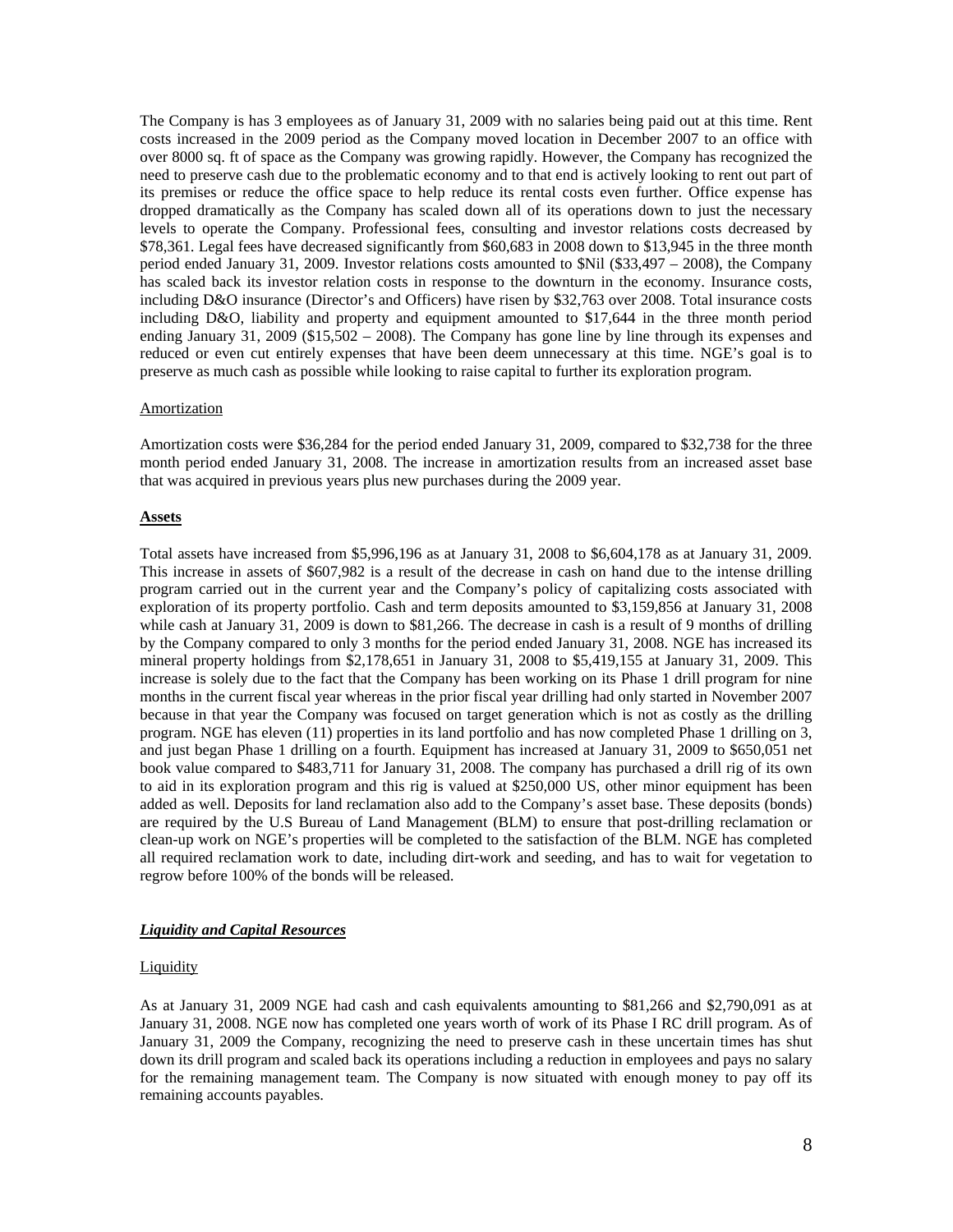Any new capital that the Company raises will go to fund further water sampling, land claim payments and general and administrative operations until the markets stabilize. At that time the Company would look to raise a larger amount of money through an equity raise that would allow a continuation of its drilling program.

Management expects to finance future operations and growth through the use of (i) issuance of debt and equity securities, it is currently looking into the possibility of a small equity raise or a rights offering; (ii) the sale of assets, the Company has several assets (a drill rig and related equipment valued at \$312,500 and a hydroprobe machine valued at a \$100,000 and (iii) possible joint venture partnerships, the Company is continuing ongoing discussions with various groups to see whether the possibility of a joint venture partnership might be viable for any of its 11 properties.

The Company had working capital of \$307,729 at January 31, 2009 while at January 31, 2008 it had \$2,637,733 in working capital. The decrease in working capital is due to the Company having completed 12 months of its Phase 1 drill program with higher than expected costs for fuel for the drill rigs and longer than expected time frames for the completion of drill targets down to target depths.

# *Capital Expenditures*

In the three month period ended January 31, 2009 NGE invested a total of \$3,316 in capital assets compared to \$162,446 for the three month period ended January 31, 2008. The decrease in capital expenditures in 2009 is due to NGE having already acquired the necessary equipment to complete its projects and the necessity of preserving the remaining capital it has.

# *Long Term Debt and Other Long Term Commitments*

The Company has long term debt at January 31, 2009 consisting of loans for vehicles amounting to \$122,269 of which \$31,096 relates to the current portion. Principal payments for the next five years are as follows: 2009 - \$31,096, 2010 - \$31,803, 2011 - \$27,815, 2012 - \$19,002 and 2013 - \$12,553. The Company entered into a ten year lease agreement with Julian Tomera Ranches, Inc., covering approximately 2,225 acres of land, the HP property, in Humboldt County, Nevada. The lease gives the Company mining rights to the property for the period. Pursuant to the terms of the lease the Company has paid a total of \$84,981 up to 2007. Starting in 2008, the Company will pay \$22,200 per year. The agreement also calls for the Company to pay Tomera a royalty of 3% Net Smelter Returns from production, if any, on the land covered by this lease. The Company is also obligated to pay Royal Gold Corporation (formerly Battle Mountain Gold Exploration Corp) a royalty of 1.25% of Net Smelter Returns from production of the "HP" and "FJ" properties.

# *Off Balance Sheet Arrangements*

As at January 31, 2009, NGE had no off balance sheet arrangements such as guaranteed contracts, contingent interests in assets transferred to an entity, derivative instrument obligations or any instruments that could trigger financing, market or credit risk to NGE.

# *Transactions with Related Parties*

- 1. Legal fees of \$13,945 (2008 \$47,486), were paid to firms whose partners are directors of the Company.
- 2. As at January 31, 2009, loans receivable include an amount of \$192,907 receivable from two officers and directors of the Company.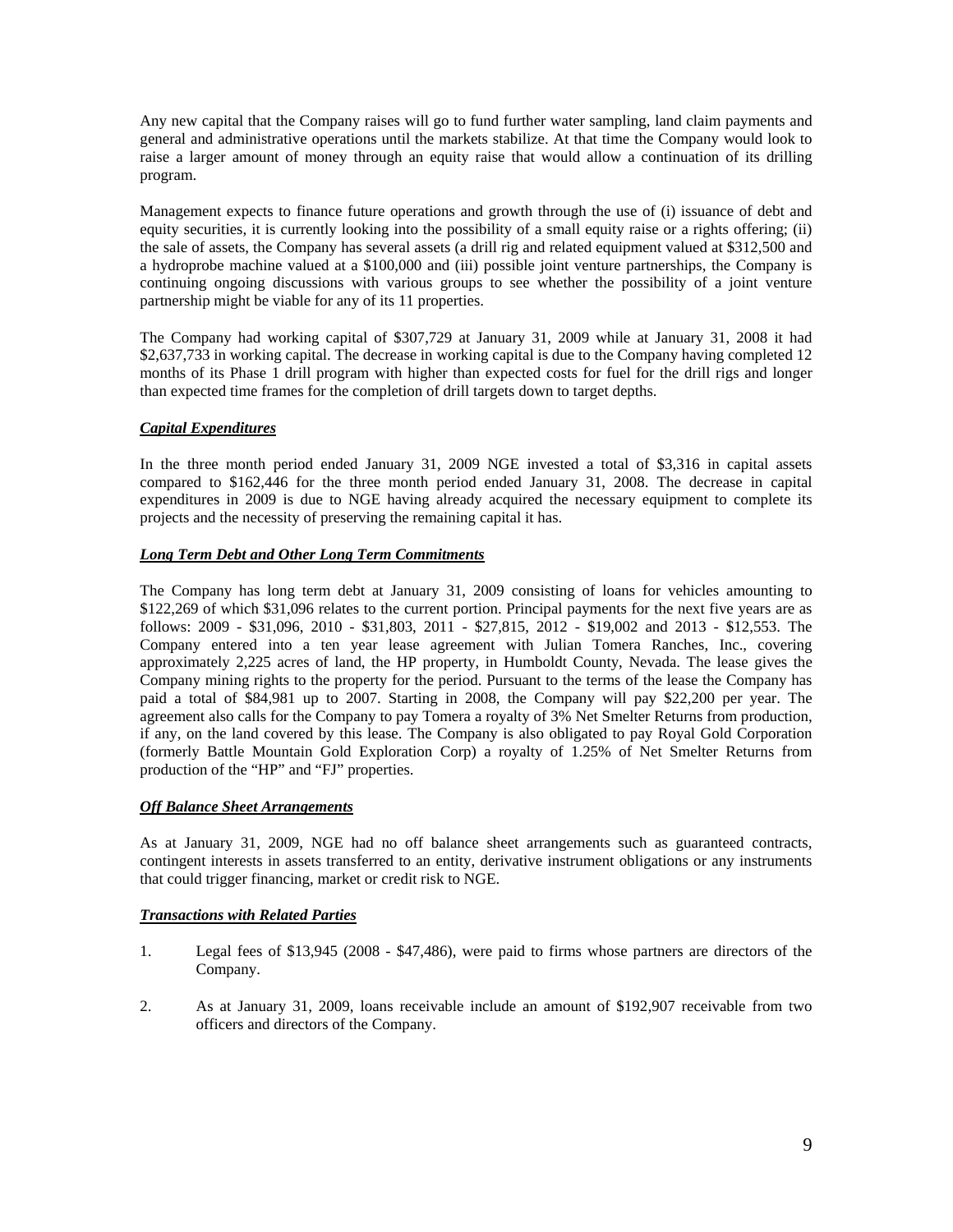# *Disclosure of Outstanding Share Data*

Authorized, an unlimited number and without par value: Common shares, voting and participating. Issued and outstanding:

|                                                                                                                                      | Number                            | Amount                                      |
|--------------------------------------------------------------------------------------------------------------------------------------|-----------------------------------|---------------------------------------------|
| <b>Balance – April 30, 2007</b>                                                                                                      | 51,916,666                        | \$4,749,709                                 |
| Private placements <sup>(i)</sup><br>Exercise of options<br>Exercise of warrants<br>Ascribed value of options and warrants exercised | 1,810,000<br>412,500<br>4,302,005 | 1,531,234<br>82,500<br>1,873,542<br>922,379 |
| <b>Balance – April 30, 2008</b>                                                                                                      | 58,441,171                        | 9.159.364                                   |
| Exercise of options<br>Exercise of warrants<br>Ascribed value of options and warrants exercised                                      | 250,000<br>337,933                | 150,000<br>103,325<br>261.847               |
| Balance – January 31, 2009                                                                                                           |                                   | 9.674.536                                   |

## *Critical Accounting Estimates*

## **EQUIPMENT**

Equipment is recorded at cost, less accumulated amortization. Amortization is recorded on a straightline basis at the following terms:

| <b>Exploration equipment</b> | 5 to 7 years |
|------------------------------|--------------|
| Vehicles                     | 5 years      |
| Office equipment             | 5 years      |

#### MINERAL PROPERTIES

All direct costs related to the acquisition and exploration of mineral properties are capitalized as incurred. Discretionary option payments arising from the acquisition of mineral properties are only recognized when paid. Amounts received from other parties to earn an interest in the Company's mineral properties are applied as a reduction of mineral properties. On a periodic basis, management reviews the carrying values of mineral properties to assess whether there has been any impairment in value. In the event that management determines the carrying values of any mineral property to be permanently impaired, the carrying value will be written down or written off, as appropriate. If a property is brought into production, the carrying value will be amortized against the income generated by the property.

#### STOCK-BASED COMPENSATION

The Company uses the fair value method whereby the Company recognizes compensation costs for the granting of all stock options and direct awards of stock. Any consideration paid by the option holders to purchase shares is credited to capital stock.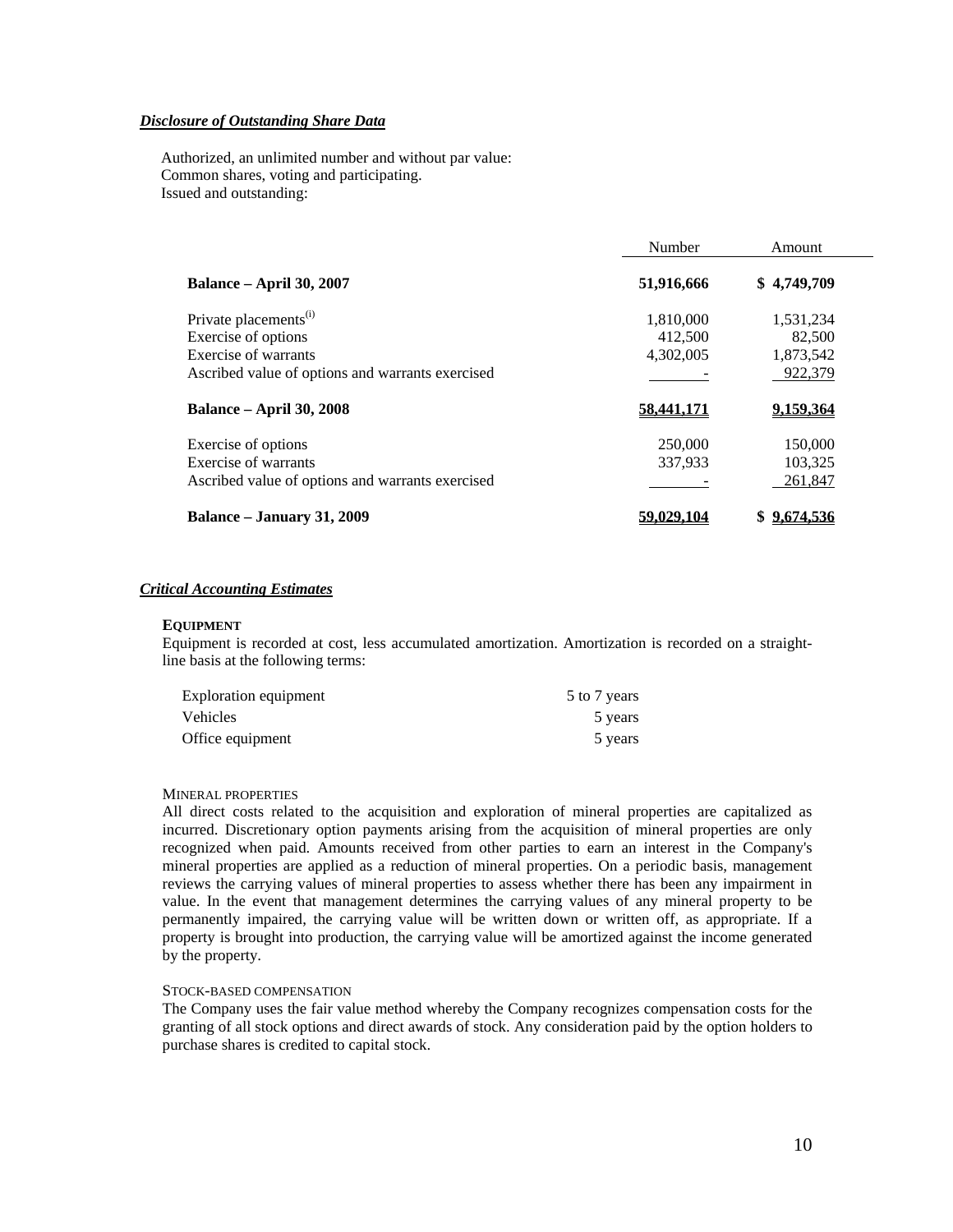## **FOREIGN CURRENCY TRANSLATION**

The Company's subsidiary is an integrated foreign operation and is translated into Canadian dollars using the temporal method. Monetary items are translated at the exchange rate in effect at the balance sheet date and non-monetary items are translated at historical exchange rates. Income and expense items are translated at rates approximating those in effect at the time of the transaction. Translation gains and losses are reflected in loss for the period.

## **USE OF ESTIMATES**

The preparation of financial statements in conformity with generally accepted accounting principles requires management to make estimates and assumptions that affect the reported amounts of assets and liabilities and disclosures of contingent assets and liabilities at the date of the financial statements and the reported amounts of revenues and expenses during the reporting period. Actual results could differ from those estimates. Significant estimates made by the Company include economic useful life of depreciable assets for purposes of calculating amortization and valuation allowance for future income taxes.

## **STOCK-BASED COMPENSATION**

The Company uses the fair value method whereby the Company recognizes compensation costs for the granting of all stock options and direct awards of stock. Any consideration paid by the option holders to purchase shares is credited to capital stock.

## *Future Accounting Policies*

#### **INTERNATIONAL FINANCIAL REPORTING STANDARDS (IFRS)**

The AcSB announced that accounting standards in Canada are to converge with IFRS. The changeover date from current Canadian GAAP to IFRS has been established as January 1, 2011. While IFRS use a conceptual framework similar to Canadian GAAP, there are significant differences in accounting policy which must be addressed. The Company is currently assessing the future impact of these new standards on its financial statements.

## *Financial Instruments and Other Instruments*

#### *RISK MANAGEMENT POLICIES*

The Company is exposed to risk due to the nature of its financial instruments. Risk management is the responsibility of management and the Company did not use derivative instruments.

## *FAIR VALUE*

The Company estimates the fair value of its financial instruments based on current interest rates, market value and pricing of financial instruments with comparable terms. Unless otherwise indicated, the carrying value of these financial instruments approximates their fair market value because of the near maturity of those instruments.

As at January 31, 2009 and April 30, 2008, the carrying amount of current financial assets and liabilities approximated the fair value because of the near maturity of those instruments and the carrying value of term deposits and the long-term debt is considered to approximate fair value since it bears interest at current rates for similar types of borrowing arrangements or investments.

The Company has implemented the following classifications:

Cash and cash equivalents and deposits are classified as held-for-trading and any period change in fair value is recorded through net income.

Term deposits, accounts receivable and loans receivable are classified as loans and receivables and are measured at amortized cost using the effective interest rate method.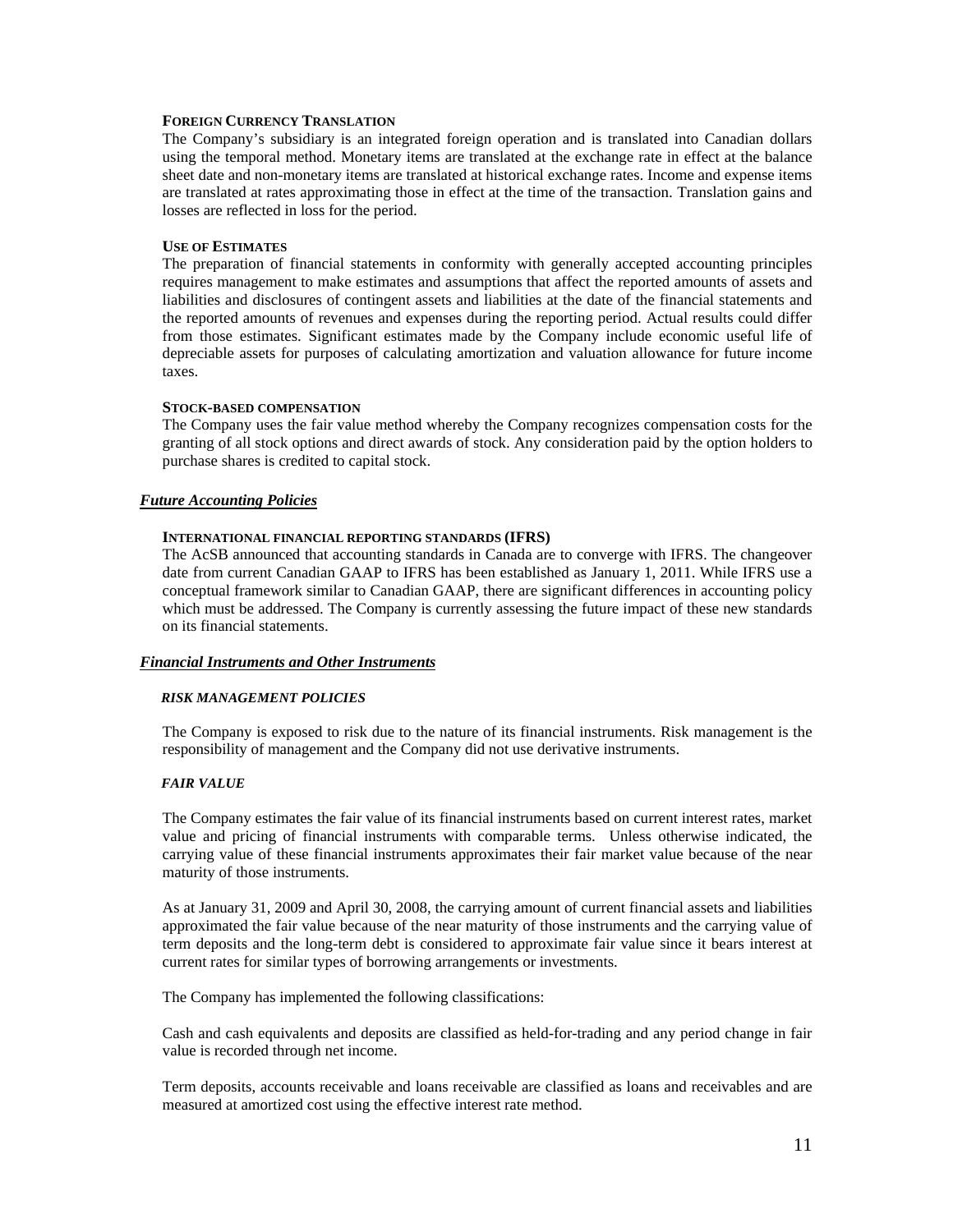Accounts payable and accrued liabilities and long-term debt are classified as other than held-for-trading liabilities and are measured at amortized cost using the effective interest rate method.

#### *CREDIT RISK AND INTEREST RATE RISK*

Unless otherwise noted, it is management's opinion that the Company is not exposed to significant interest or credit risk arising from these financial instruments

#### *LIQUIDITY RISK*

Liquidity risk is the risk that the Company will not be able to meet its financial obligations as they fall due. The Company manages liquidity risk through the management of its capital structure and financial leverage, as outlined in Note 8 ("Capital Disclosures"). It also manages liquidity risk by continuously monitoring actual and projected cash flows. The Board of Directors reviews and approves the Company's operating and capital budgets, as well as any material transactions out of the normal course of business.

As at January 31, 2009, the Company was holding cash and cash equivalents and term deposits of \$81,266. Given the Company's available liquid resources as compared to the timing of the payments of liabilities, management assesses the Company's liquidity risk to be low.

## *FOREIGN EXCHANGE*

The Company is exposed to financial risk arising from fluctuations in foreign exchange rates and the degree of volatility of these rates. A significant portion of the Company's expenses is denominated in US dollars. Consequently, certain assets, liabilities and operating expenses are exposed to currency fluctuations. The Company does not use derivative instruments to reduce its exposure to foreign currency risk.

At January 31, 2009, the Company is exposed to currency risk through the following assets and liabilities denominated in US dollars:

|                                          | \$US    |
|------------------------------------------|---------|
| Cash and cash equivalents                | 74.546  |
| Loans receivable                         | 192,906 |
| Deposits and bonds                       | 107.157 |
| Accounts payable and accrued liabilities | 20.597  |

#### *NET EXPOSURE*

Based on the above net exposures as at January 31, 2009, and assuming that all other variables remain constant, a 10% change in the value of the US dollar against the Canadian dollar would result in an increase/decrease of \$39,520 in the loss from operations.

#### *CAPITAL DISCLOSURES*